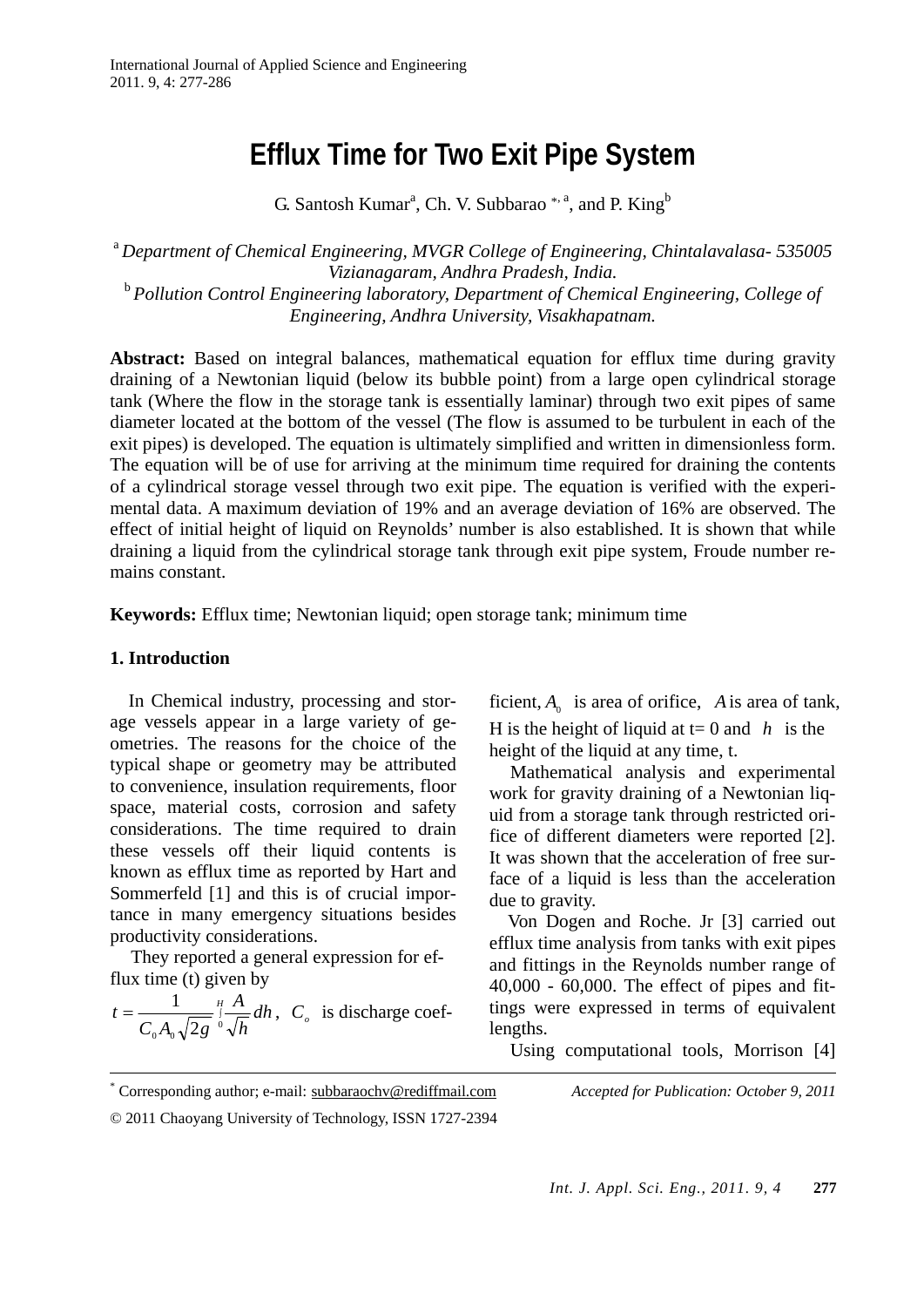carried out efflux time analysis through an exit pipe at around a Reynolds number of 6,000. The maximum efflux time reported was only 35 seconds. The ratio of tank cross section to pipe cross section was only 228. This ratio was much less than the ratio reported by subbarao et al [5, 6].

Subbarao et al [5, 6] carried out efflux time analysis of draining a Newtonian liquid from a cylindrical tank through a single exit pipe based on macroscopic balances.

The efflux time equation was simplified and written as

$$
t_{\text{eff}} = \sqrt{\frac{2}{g_{\text{m}}}} \left( \sqrt{H + L} - \sqrt{H' + L} \right), \text{ where } g_{\text{m}}
$$

is modified form of acceleration due to gravity and related to acceleration due to gravity *g* by

$$
\frac{g_m}{g} = \frac{1}{\left(1 + 4f\frac{L}{d}\right)\left(\frac{A_i}{A_p}\right)^2} , \quad f \text{ is the friction}
$$

factor, *L* and *d* are length and diameter of the exit pipe,  $A_t$  and  $A_p$  is the cross sectional area of tank and pipe respectively. They used an exit pipe of  $4X10^{-3}$  m dia.

Their data suggested that  $\frac{d^2}{2} < 4f \frac{d^2y}{2d}$  $\frac{V_2^2}{I_2}$  << 4  $f \frac{LV}{I_2}$ 2 4 2 2 2 2  $\frac{2}{2}$  << 4f  $\frac{2v_2}{2}$ .

They also mentioned that polymer solutions increase the Froude number. Froude number can also be increased either by changing the geometry of the vessel or by providing a large diameter exit pipe or providing two exit pipes.

Subbarao [7] showed through mathematical analysis that efflux time for cone is less than that of cylinder through single exit pipe and hence Froude number for cone can be expected to be higher than that of a cylinder.

Subbarao and Sivakumar [8] also reported work for comparison of efflux times between cylindrical and spherical tanks. Their mathematical analysis suggested that the efflux time for sphere is less than that of cylinder.

Present work considers draining a Newtonian liquid through two exit pipes and the mathematical analysis is based on integral balances as reported by Bird et al [9]. Integral balances are useful for making preliminary estimate of an engineering problem. They are useful for deriving approximate relations.

The scope of work includes

- (a) Development of mathematical equation for efflux time for two-exit pipe system
- (b) Verification of efflux time equation developed with the experimental values
- (c) Study of variation of efflux time with initial height of liquid in the tank
- (d) Study of variation of Froude number with initial height of liquid in the tank.

# **2. Experimental Procedure**

The Apparatus used for experimentation consisted of a stainless steel cylindrical tank of known diameter (Figure 1) provided with a level indicator (LI) and two mild steel pipes each of  $4X10^{-3}$ m I.D welded to the tank. One pipe is located at the centre of the bottom of the tank and the other at 2cm away from the centre. Two gate valves  $(GV_1 \& GV_2)$  provided at the bottom most point served as the outlet for draining as shown in figure 1. Both the valves were closed and the tank was filled up to the mark and allowed to stabilize. The stopwatch was started immediately after the opening of the bottom gate valves. The drop in water level was read from the level indicator.

The time was recorded for a known drop in the liquid level. The measurements were continued till the water level reaches to a desired value just 0.02m above the tank bottom. The experimental efflux time was designated as  $t_{\text{act}}$ .

 The experiments were repeated to check the consistency of data. The lists of variables covered in these studies are compiled in table 1.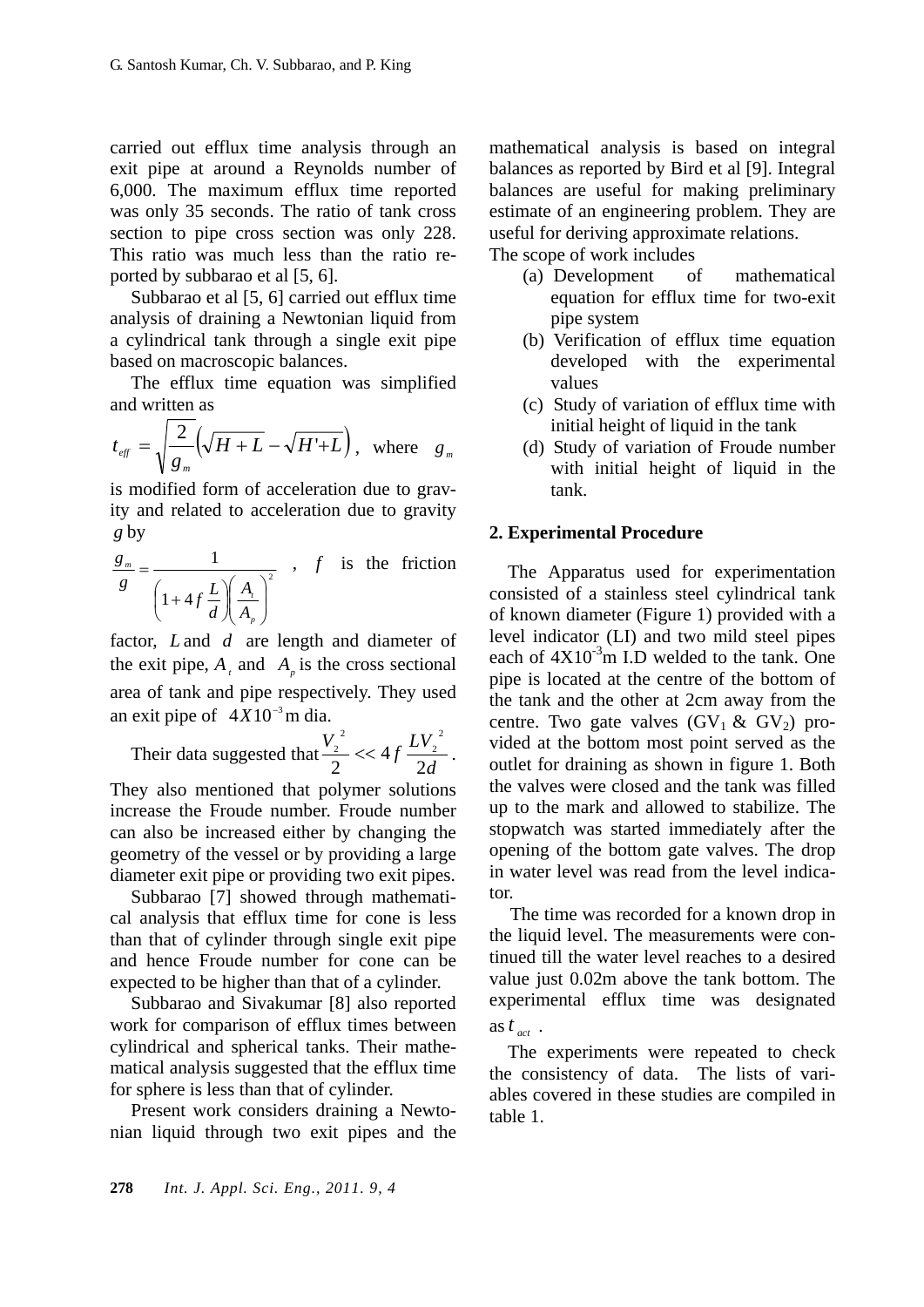# **3. Development of mathematical model for two-exit pipe system**

As shown in Figure 1, the cylindrical tank along with two exit pipe system  $(21 \& 22)$  is initially filled with a Newtonian liquid. The diameter of each exit pipe is  $4X10^{-3}$ m. At stations 21 and 22 the density and other physical properties are assumed to be uniform over the entire cross section. The liquid leaves both the pipes at station-2 under turbulent flow conditions. A level indicator (LI) shows the level in the tank. It is desired to find the time required to drain the liquid from the storage tank (not the pipes) through two-exit pipe system.

| S.No | D, m | L, m | H, m                   |
|------|------|------|------------------------|
|      | 0.27 | 0.75 | 0.20, 0.18, 0.16, 0.14 |
|      | 0.32 | 0.75 | 0.32, 0.28, 0.24, 0.20 |
|      | 0.34 | 0.75 | 0.44, 0.40, 0.32, 0.20 |

**Table 1.** List of variables covered with two-exit pipe system.



**Figure 1.** Cylindrical tank along with two exit pipes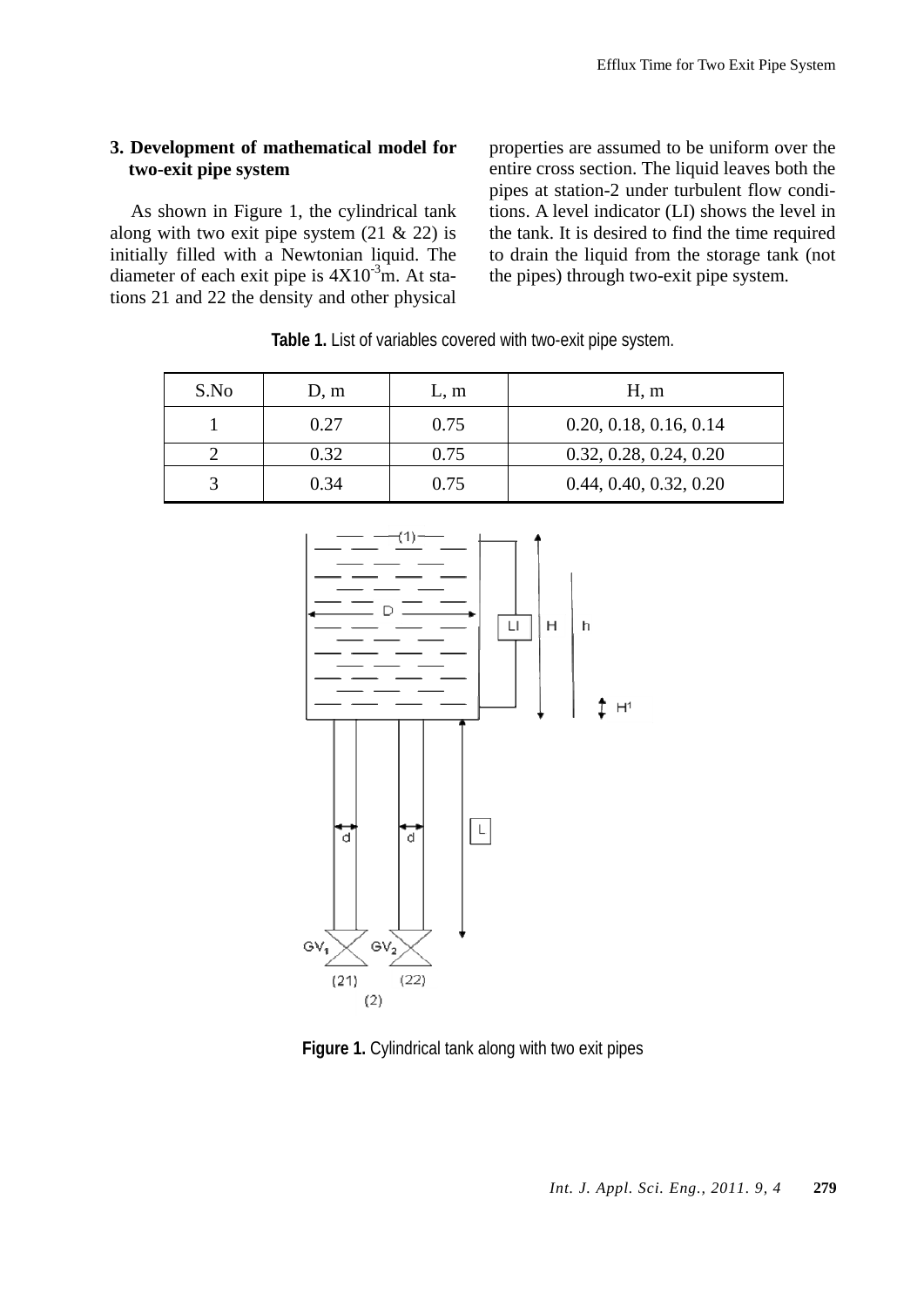The total mass flow rate is taken as sum of the individual mass flow rate from each of the pipes.

$$
W_2 = W_{21} + W_{22}
$$
 (Since the liquid is drained through two exit pipes) (1)

$$
\therefore W_2 = \rho V_{21} A_p + \rho V_{22} A_p \tag{2}
$$

Since the pipes are of equal diameter, it is reasonable to assume that the average velocity in both the pipes is same. ( $V_{21} = V_{22}$ )

$$
\therefore W_2 = 2\rho V_{21} A_p \tag{3}
$$

 $W_2$  can also be written as

$$
W_2 = \rho V_2 S_2 \tag{4}
$$

but 
$$
S_2 = 2A_p \tag{5}
$$

$$
Hence V_2 = V_{21} \tag{6}
$$

The mechanical energy balance equation between station-1 and station-2 can be written as

$$
\frac{P_1}{\rho} + \frac{V_1^2}{2} + gZ_1 = \frac{P_2}{\rho} + gZ_2 + \frac{V_2^2}{2} + \sum h_{fs}
$$
\n(7)

For two exit pipe system  $\sum h_{fs} = \frac{4f(L/d) V_{21}^2}{g(L/d)} + \frac{4f(L/d)}{g(L/d)}$ 2 4  $f(L/$ 2  $\sum h_{fs} = \frac{4f(L/d)V_{21}^{2}}{2} + \frac{4f(L/d)V_{22}^{2}}{2}$  Hence equation 7 becomes

$$
\frac{P_1}{\rho} + \frac{V_1^2}{2} + gZ_1 = \frac{P_2}{\rho} + gZ_2 + \frac{V_2^2}{2} + \frac{4f(L/d)V_{21}^2}{2} + \frac{4f(L/d)V_{22}^2}{2}
$$
\n(8)

Since the inlet and outlets are open to atmosphere and liquid drains very slowly,  $P_1 = P_2$ ,  $V_1 = 0$  &  $V_{21} = V_{22} = V_2$  noting that  $Z_1 = Z_2 + h + L$  and at low Reynolds numbers, it was established that

$$
\frac{V_2^2}{2} < \frac{4f(L/d)V_{21}^2}{2} + \frac{4f(L/d)V_{22}^2}{2}
$$
  

$$
f = \frac{0.0791}{\text{Re}^{0.25}} \text{ as reported by Bird et al [9] and is valid for } 2100 < \text{Re} < 10^5
$$
  
Re =  $\frac{dV_2 \rho}{\mu}$  (Since  $V_2 = V_{21} = V_{22}$ )

Substituting the value of  $f$  and Re gives the following expression for  $V$ <sub>2</sub>

$$
V_2 = \frac{1.93 * g^{4/7} (h+L)^{4/7} d^{5/7} \rho^{1/7}}{\mu^{1/7} L^{4/7}}
$$
(9)

The mass balance equation between station-1 and station-2 can be written as

$$
\frac{d}{dt}\left(\frac{\pi}{4}D^2h\right) = -2V_2S\tag{10}
$$

Substituting the value of  $V_2$  and S in eq.10, eq.10 upon integration between the limits (at t=0, h=H and at  $t = t_{\text{eff}}$ , h=0) gives the following equation for efflux time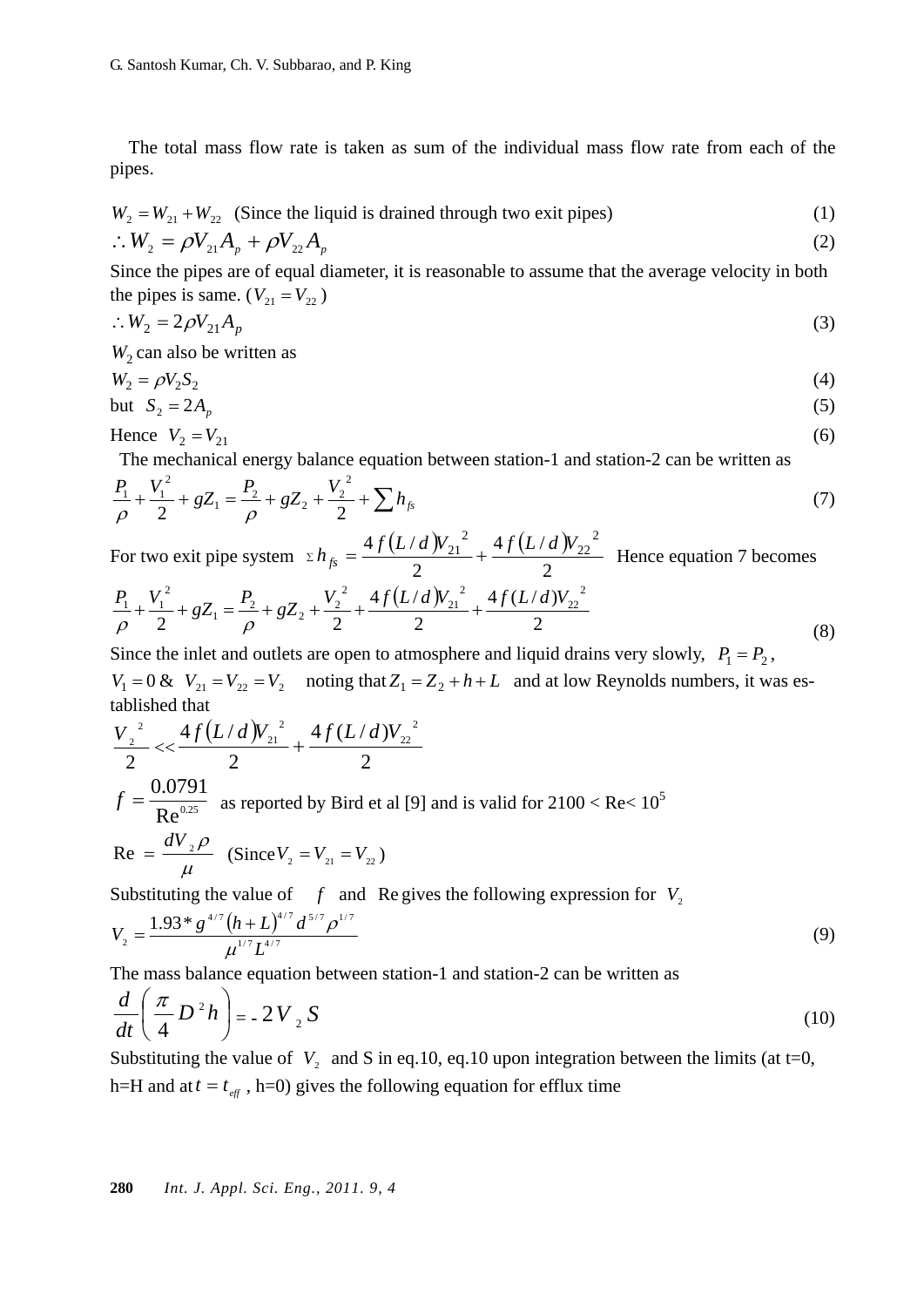$$
t_{\text{eff}} = \frac{0.6044 \left[ (H + L)^{3/7} - (L)^{3/7} \right] L^{4/7}}{g^{4/7} \left( \frac{\rho}{\mu} \right)^{1/7} d^{5/7} d^2} D^2
$$
\n(11)

Eqn.11 suggests that the plot of  $\left[ (H + L)^{3/7} - L^{3/7} \right]$  Vs  $t_{\text{eff}}$  is a straight line. Eqn.11 can also be written in the following dimensionless form as

$$
\frac{t_{\text{eff}}}{\left(\frac{\mu d^2}{\rho g^4}\right)^{1/7}} = 0.6044* \left[ \left(1 + \frac{H}{L}\right)^{3/7} - 1 \right] \frac{A_t}{A_p} \frac{L}{d}
$$
(12)

$$
\theta = 0.6044 * \left[ \left( 1 + \frac{H}{L} \right)^{3/7} - 1 \right] \frac{A_i}{A_p} \frac{L}{d}
$$
\n(13)

## **4. Results and discussions**

## **4.1. Verification of efflux time for two-exit pipe system:**

Even though Eqn.13 suggests that complete draining is possible, experimentally complete draining could not be achieved. This is suspected to be due to surface tension forces. Hence, Eqn.13 is modified as

$$
\theta = 0.6044 \left[ \left( 1 + \frac{H}{L} \right)^{3/7} - \left( 1 + \frac{H'}{L} \right)^{3/7} \right] \frac{A_t}{A_p} \frac{L}{d}
$$
\n(14)

It can be seen from the equation that dimension less time is influenced only by the dimensions of the tank and exit pipe.

Sine there are two exit pipes, the Reynolds number in each of the exit pipes is calculated as

$$
\text{Re} = \frac{dV_{2\exp}\rho}{\mu} \tag{15}
$$

$$
V_{2\exp} = \frac{\pi D^2 (H - H')}{2\pi d^2 t_{act}}
$$
 (16)

Since the fluid is water, its density and viscosity are assumed to be 1000 kg/m<sup>3</sup> and  $1X10^{-3}$ kg/m.sec cp respectively. The flow in each of the pipes is calculated using eq. 15 and found to be turbulent only.

In order to verify the validity of eq.14, a plot of 
$$
\left[\left(1 + \frac{H}{L}\right)^{3/7} - \left(1 + \frac{H}{L}\right)^{3/7}\right] \text{vs}
$$

 $t_{\text{eff}}$  (  $t_{\text{eq}}$  and  $t_{\text{act}}$  ) is shown in figure 2. Even though the maximum deviation was 19%, the graph being a straight line suggests the validity of eq.15. This is further confirmed by the plots (figure 3-4) drawn for two different diameters of tanks.

Since, there are two-exit pipes, there is an increased cross section for flow, the flow possibly transformed into pipe flow and there by reducing the formation of vortices and reduction in contraction coefficient and hence leading to reduction in percentage error.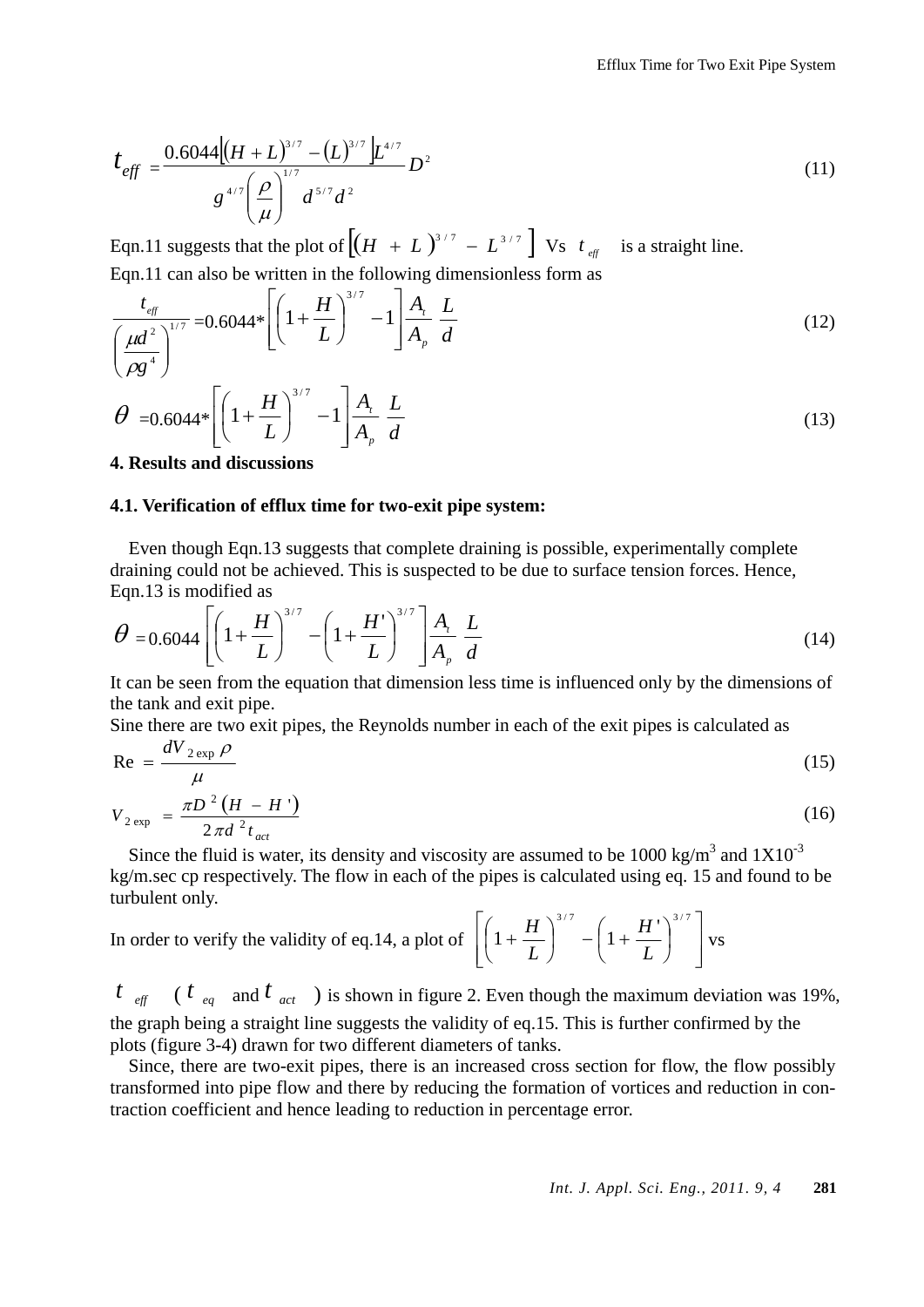

**Figure 2.** Comparison of efflux time for two-exit pipe system (D=0.27m, L=0.75m)



**Figure 3.** Comparison of efflux time for two-exit pipe system (D=0.32m, L=0.75m)



Figure 4. Comparison of efflux time for two-exit pipe system (D=0.34m, L=0.75m).

# **4.2. Effect of initial height of liquid on average Reynolds Number**

The plot of initial height of liquid on Reynolds number for 0.27m dia. Tank is shown in figure5. The plot suggests that, as the height of the liquid in the tank decreases, average Reynolds number decreases. The reduction in Reynolds number is marginal and the flow in the exit pipe still remains turbulent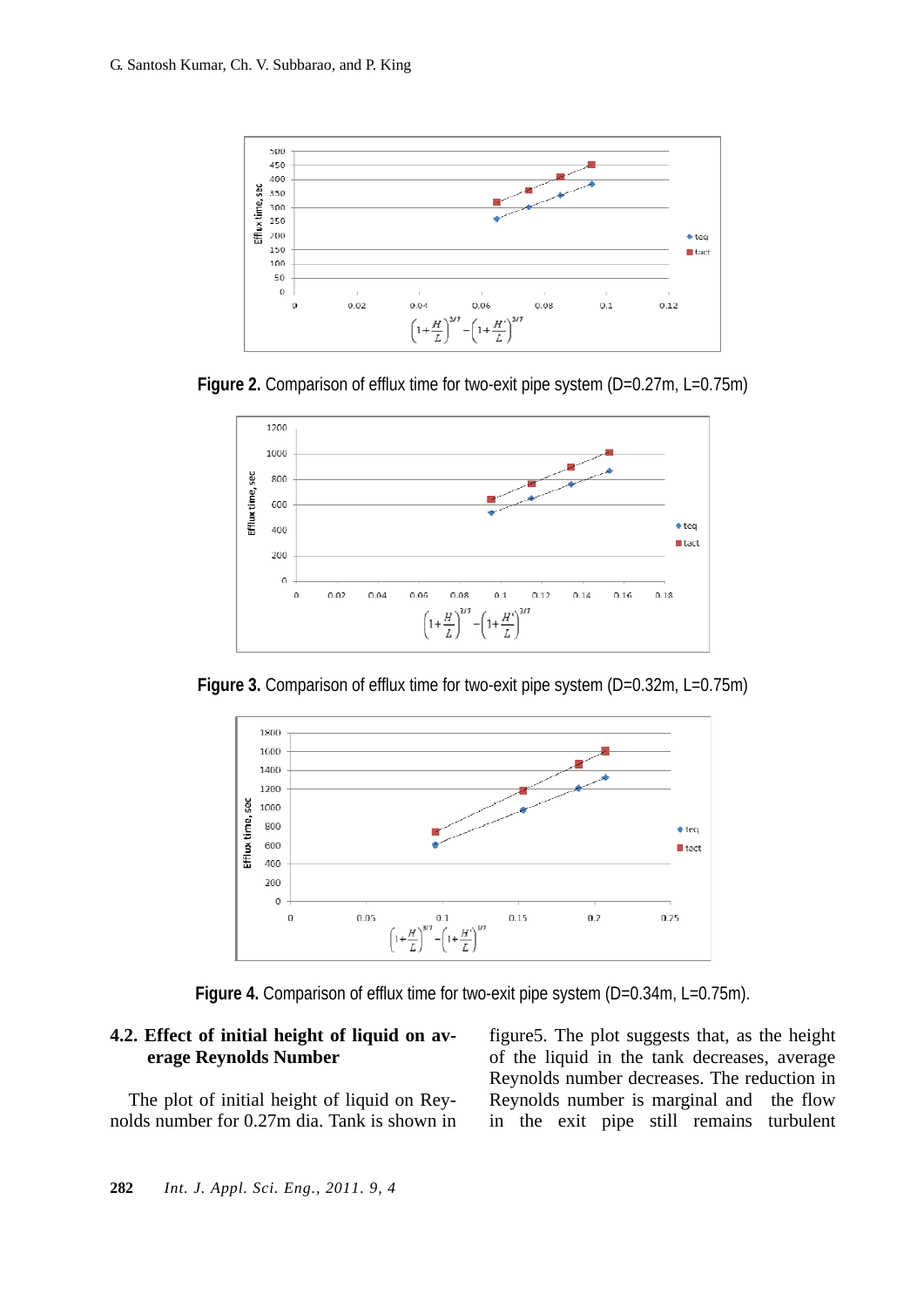$($  Re $>2100$ ).

This is further confirmed by the plots (figure6-7) of intial height vs Reynolds number for the two diameters of tanks  $(D=0.32m$  and  $D=0.34m$ ).

**4.3. Variation of** 
$$
\frac{V_2^2}{2}
$$
 with  $4f\frac{L}{d}\frac{V_2^2}{2}$ 

While deriving eq.13, it has been stated that

$$
\frac{V_2^2}{2} < \frac{4f(L/d)V_{21}^2}{2} + \frac{4f(L/d)V_{22}^2}{2}
$$
  
The plot of  $\frac{V_2^2}{2}$  vs  $4f\frac{LV_2^2}{d^2}$  for 0.27m

dia. tank shown in figure 8 justifies that statement. The trend was similar for other tank diameters as well.

# **4.4. Variation of Froude number with initial height of liquid in the tank**

Froude number is defined as

$$
Fr = \sqrt{\frac{V_1^2}{2g(H+L)}} = \sqrt{\frac{V_2^2 2A_p^2}{g(H+L)A^2}} = \sqrt{\frac{2V_2^2}{g(H+L)}} \frac{A_p}{A_t}
$$

Figure 9 illustrates the variation of Initial height of liquid in the tank with Froude number for 0.27m dia. tank.

It can be concluded from the figure that Froude number remains constant and is independent of initial height of liquid in the tank. Similar trend was observed for 0.32m dia as well as 0.34m dia. tanks.

#### **5. Conclusions**

Some of the conclusions of the above study are

- (e) The average deviation between the theoretical values and experimental values was 16%.
- (f) As the height of the liquid in the tank decreases, the efflux time decreases.
- (g) The Reynolds number decreases with a decrease in initial height of liquid in the tank. The decrease in Reynolds number with initial height of liquid in the tank was marginal.
- (h) While draining a liquid from the storage vessel through two-exit piping system, Froude number remains constant and is not influenced by the initial height of liquid in the tank.

#### **Acknowledgement**

The authors gratefully acknowledges the Principal, Dr K. V. L. Raju and the Management of MVGR College of Engineering –Vizianagaram for providing the necessary infrastructural facilities for carrying out experiments. The authors also would like to thank Prof Ch.Durgaprasada Rao, Retd. Professor of Chemical Engineering, IIT, Chennai, India and Prof C.Bhaskara Sarma, Professor of Chemical Engineering, Gayatri Vidyaparishad College of Engineering, Visakhapatnam, India for their useful discussions.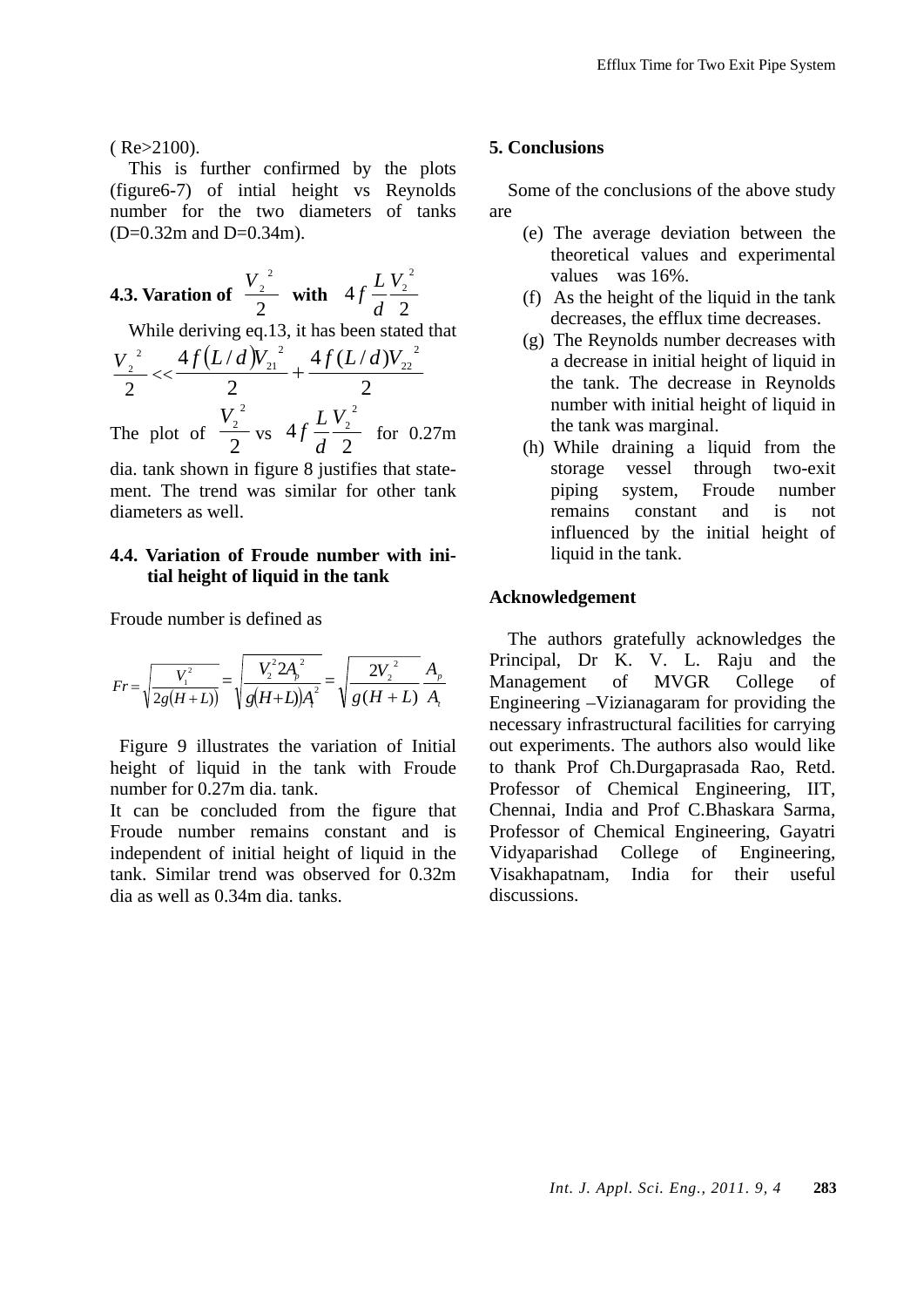

**Figure 5.** Variation of average Reynolds number with initial height of liquid in the tank, m (D=0.27m)



Figure 6. Effect of initial height of liquid in the tank (D=0.32m)



Figure 7. Effect of initial height of liquid in the tank (D=0.34m)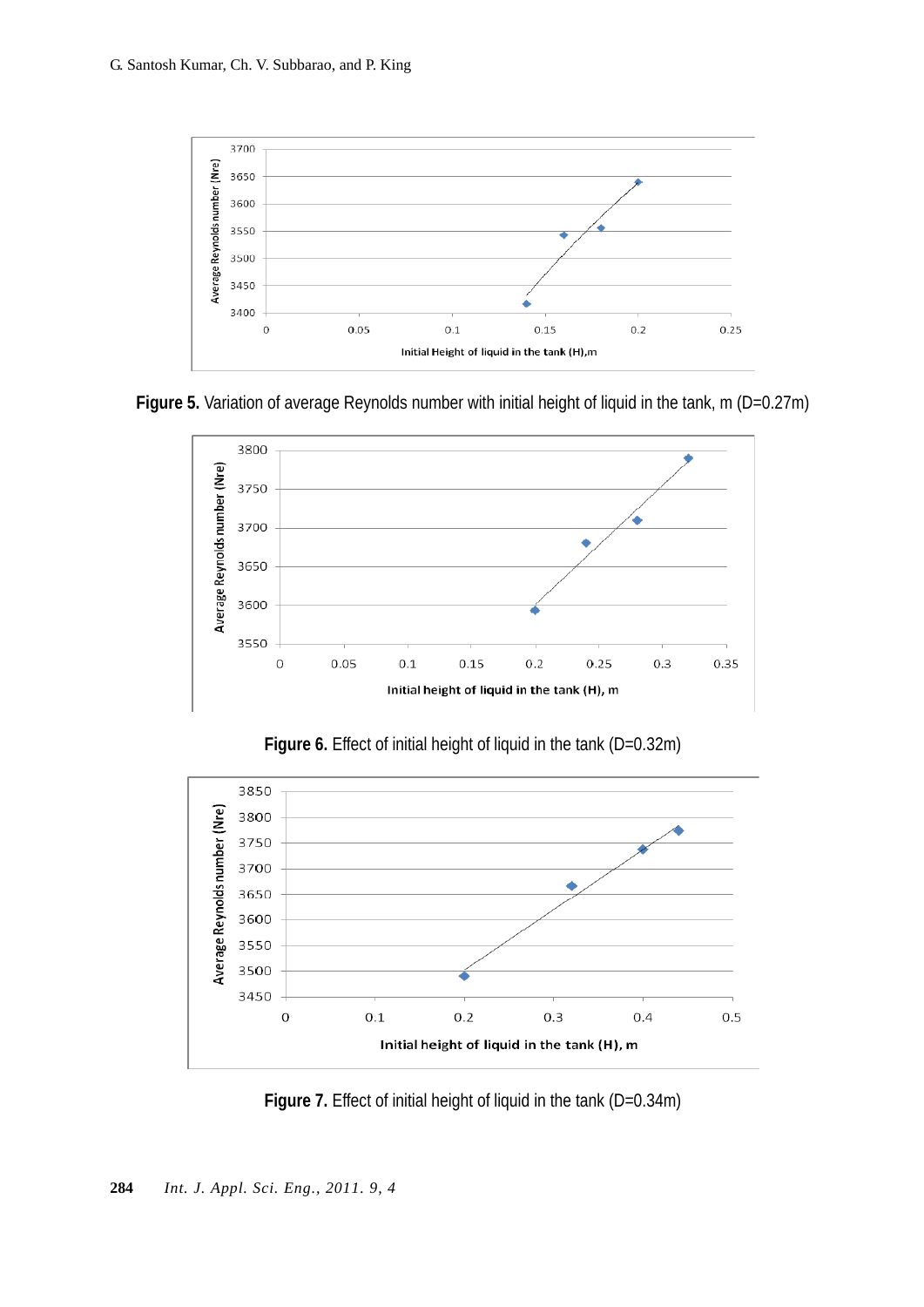



**Figure 9.** Variation of Froude number with initial height of liquid in the tank for 0.27m dia. Tank

# **Nomenclature**

| $A_{p}$           |          | Area of each pipe, $m^2$                          |
|-------------------|----------|---------------------------------------------------|
| $\boldsymbol{A}$  |          | Area of tank, $m^2$                               |
| D                 | $=$      | Diameter of tank, m                               |
| $\overline{d}$    | $\equiv$ | Diameter of each exit pipe, m                     |
| $\int$            |          | Friction factor, dimensionless                    |
| Fr                | $=$      | Froude number, dimensionless                      |
| $GV_1\,\&\, GV_2$ | $\equiv$ | <b>Gate Valves</b>                                |
| H                 |          | Initial height of liquid in the tank at $t=0$ , m |